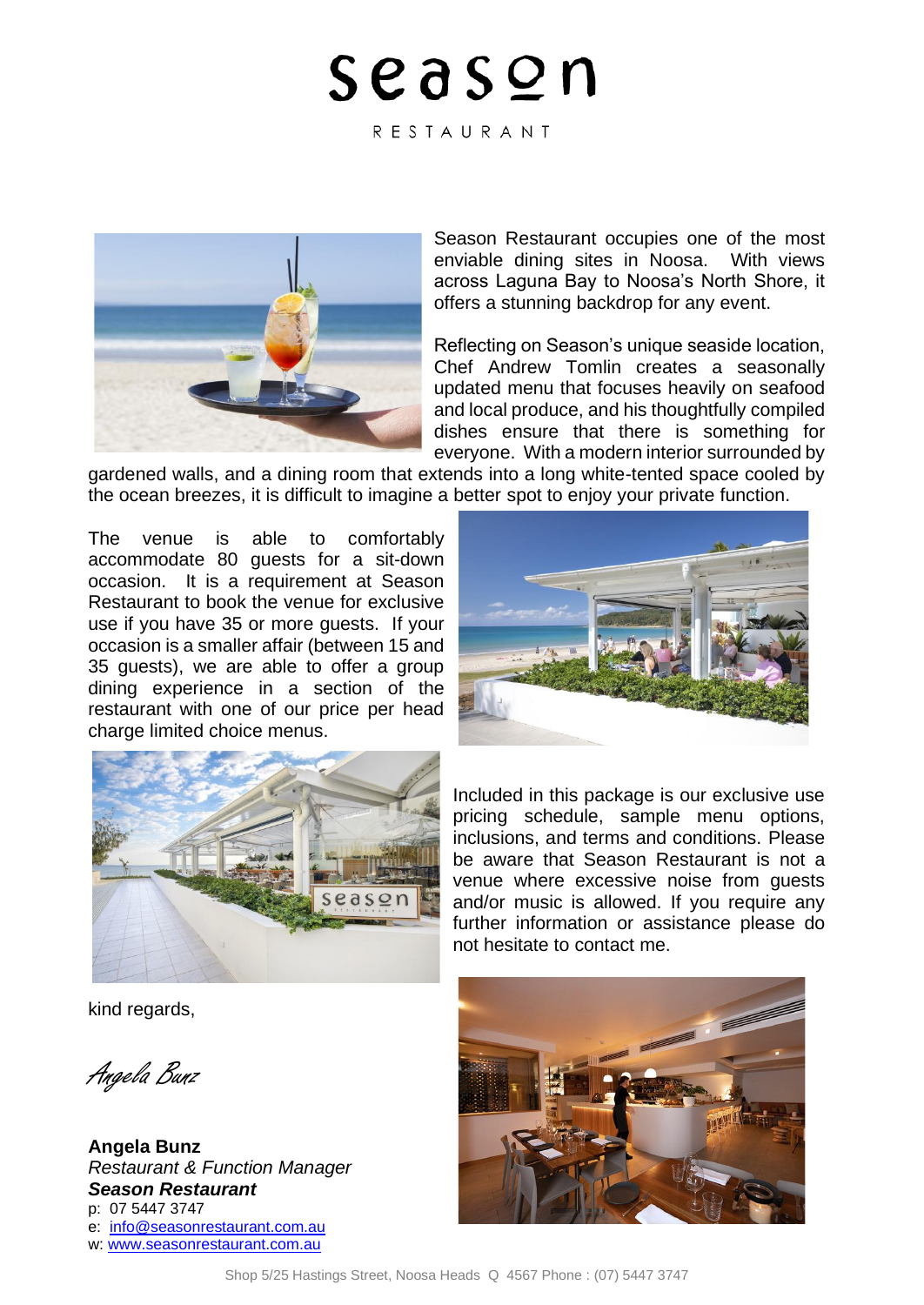### RESTAURANT

# **MINIMUM CHARGE SCHEDULE FOR EXCLUSIVE USE**

**Public Holiday, Long Weekend & School Holiday pricing is not included on this schedule.** 

**Please email for a quote.**

### **PRICING**

**LUNCH 12 midday – 4.00pm Minimum Spend**

Monday – Thursday  $$8,000$ Friday & Sunday  $\frac{1}{2}$  9,000 Saturday \$10,000

### **EVENING**

**6.30pm – 10.30pm Minimum Spend**

| Monday – Thursday | \$11,000 |
|-------------------|----------|
| Friday & Sunday   | \$13,000 |
| Saturdav          | \$15,000 |

**Season is also available for breakfast functions (7.00am to 10.30).** Contact our event coordinator for a personalised quote.

**Our liquor license is from 10.00am.**

# **SORRY - NO BYO**

# **TO SECURE YOUR DATE**

A deposit of \$2,000 and a completed reservation form is required to secure a function date. We do not take tentative bookings.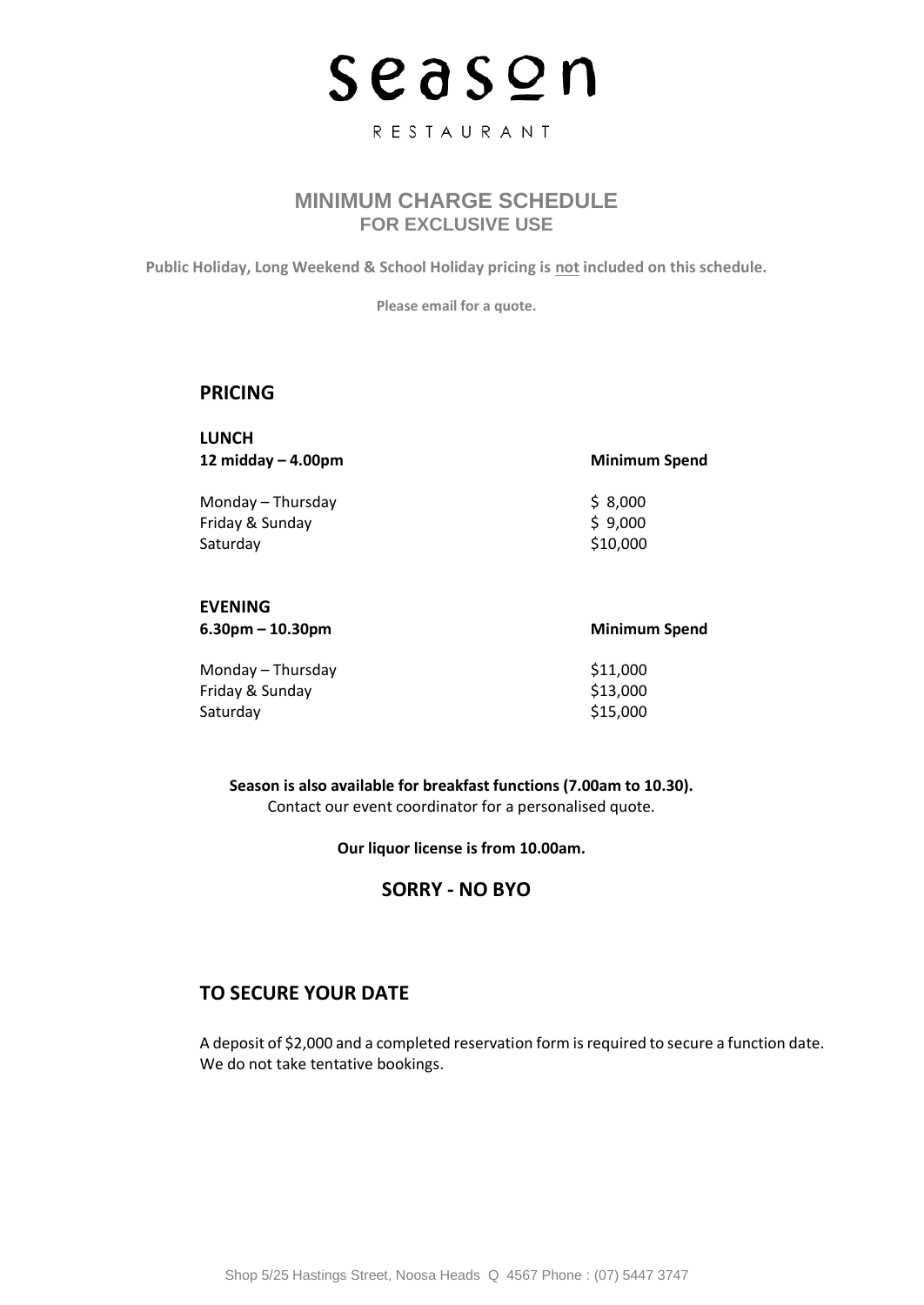### RESTAURANT

#### **IMPORTANT GUIDELINES FOR YOUR INFORMATION:**

#### **NOISE RESTRICTIONS, MUSIC & ENTERTAINMENT**

Season Restaurant offers your guests the ultimate Noosa beachfront dining experience where enjoying quality food and wine with your guests is the focus of the gathering.

The restaurant sound system with iPod/MP3 player facilities is provided for use throughout the duration of the event. The restaurant manager will control the volume of any music played in the restaurant throughout the entire event. Live entertainment is not permitted. We certainly want you to enjoy your event but Season is not a restaurant where excessive noise from guests and/or music is tolerated.

For the enjoyment of all and to not cause any misunderstanding listed below are some very important and not negotiable Noise Guidelines.

- Noise levels emanating from the restaurant (from both guests and music) must not exceed 75 Dbs. This equates to background dinner music for the entire length of the event.
- Live entertainment is not permitted.
- Season Restaurant management reserves the right to cease any activity in the restaurant that does not abide by the restrictions set out above or any activity that places the business at risk of being in breach of lease and liquor licensing agreements.
- Venue doors will be closed during the reception to ensure that noise level effects are kept to a minimum.
- The restaurant manager will control the volume of any music played through the restaurant sound system from an iPod/MP3 player throughout the entire event.

### **RE S P O N S I B L E AL C O H O L S E R V I C E , BE V E R A G E S & B YO**

In accordance with responsible service of alcohol guidelines, final beverages will be served half an hour prior to the end of the function/closing time. Season staff will discontinue service of all alcohol to any intoxicated person(s) without liability. Our restaurant is fully licensed and therefore BYO is not permitted. For your function, Season Restaurant offers either beverages on consumption or a variety of fixed price packages.

### **P R I C E S**

Your deposit guarantees the total minimum charge quoted at the time of your booking – not the price of menu options and beverage packages. Whilst every effort is made to maintain the prices of the menus and beverage packages, they may be subject to alteration prior to your function. You will be notified asap of any change.

#### **DE P O S I T**

A \$2000 deposit is required to confirm a reservation. One month's notice of the cancellation of your function must be given to receive a refund of the deposit. A surcharge applies to all accounts/invoices settled by card.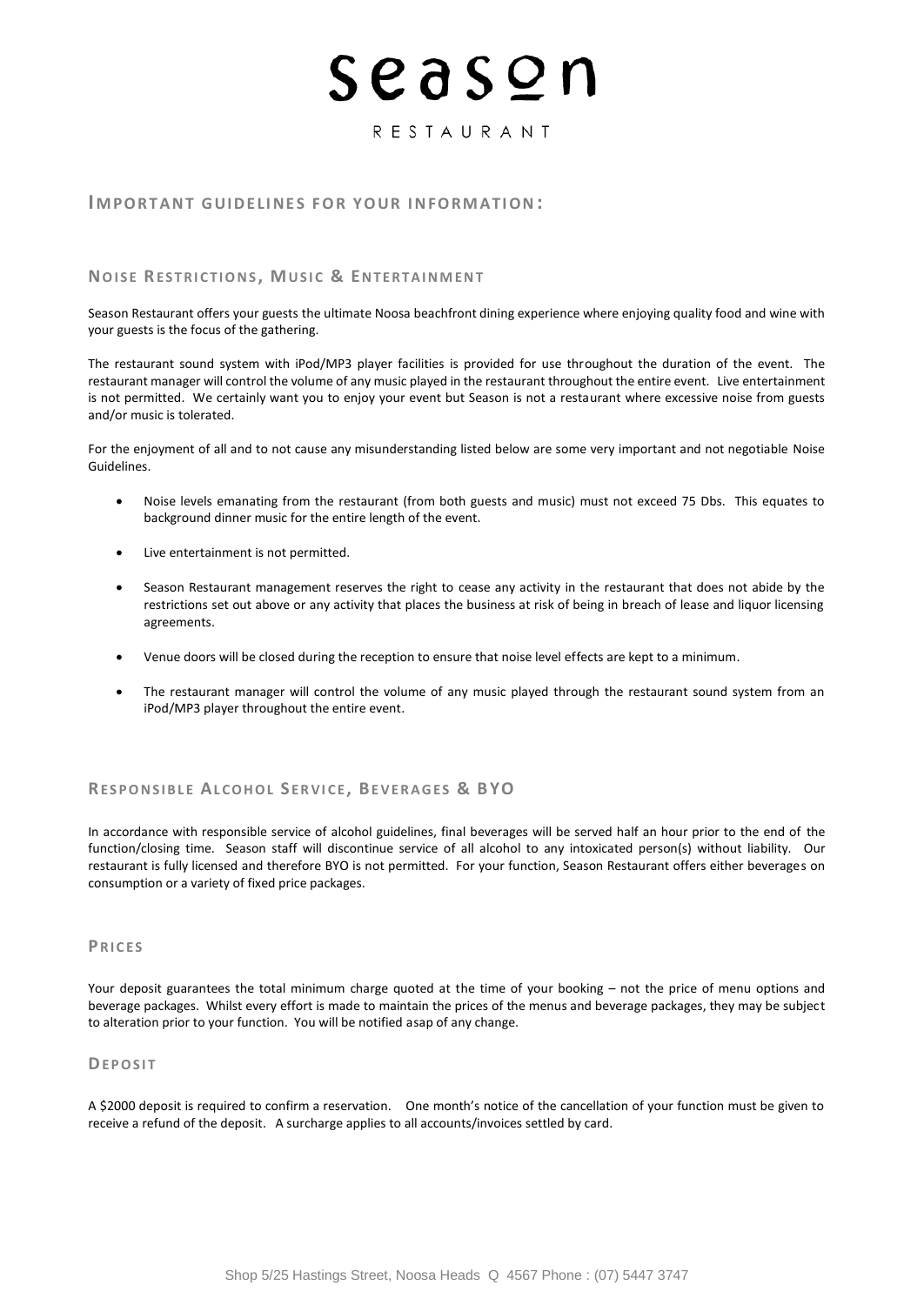## RESTAURANT

### **PA Y M E N T**

Final guest numbers are required two weeks prior to the function and an invoice will then be issued to you detailing food and beverage. Catering costs are required seven days prior to the event and payment of all outstanding amounts must be made prior to or on the date of your function. We accept Cash, Bank Transfer, EFTPOS, Mastercard, & Visa. A surcharge applies to all accounts/invoices settled by card.

#### **RE S P O N S I B I L I T Y**

Damage sustained to any of Season Restaurant's property is the responsibility of the function client. Season does not take any responsibility for items that are left in the restaurant before or after the function or any personal items damaged during your function.

#### **HI R I N G O F DÉ C O R, FU R N I T U R E & EQ U I P M E N T**

The function client is responsible for any external hiring of equipment not outlined within our "inclusions" and is to be paid for by the client. All items hired for use in the restaurant for the function must be collected and removed from the restaurant immediately after the function concludes. Hired décor and furniture **cannot** be stored in the restaurant for pick up the following day.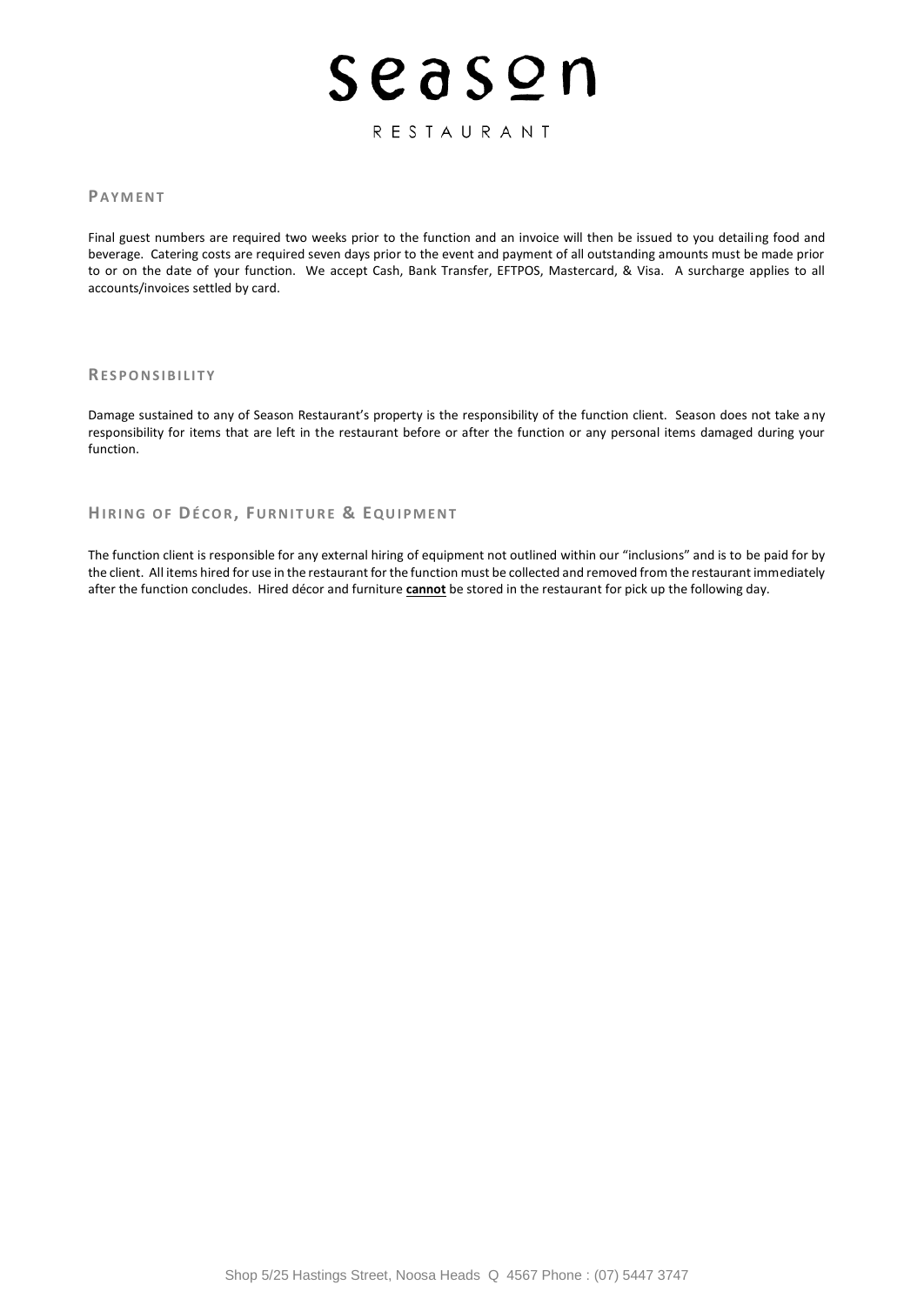RESTAURANT

# **MENU OPTION 1 \$75 per person**

# **PIZZA BREAD**

garlic, chilli, parsley & parmesan kalamata olive & parmesan

# **ENTRÉE**

oysters, natural, verjuice ice, finger lime, chervil, shallots

Atlantic salmon fishcakes, watercress, witlof, avocado, cucumber, pickled onion, saffron aioli, lime

beef short rib, tomato chilli jam, citrus herb salad, peanuts, garlic crisps

roast pumpkin & caraway, blueberry emulsion, macadamia curd, radicchio, rocket, golden raisins *(vegan, dairy & gluten free)*

# **MAINS**

pan fried goldband snapper, sweetcorn cream, kipflers, charred baby leeks, chive oil

char grilled eye fillet, potato puree, duck fat roast root vegetables, salsa verde, jus

braised lamb, dutch cream potatoes, broad beans, cipollini onion, truffled pecorino, sweet bread croquette

potato gnocchi, black garlic & fermented mushroom sauce, sage, edamame, manchego *(v)*



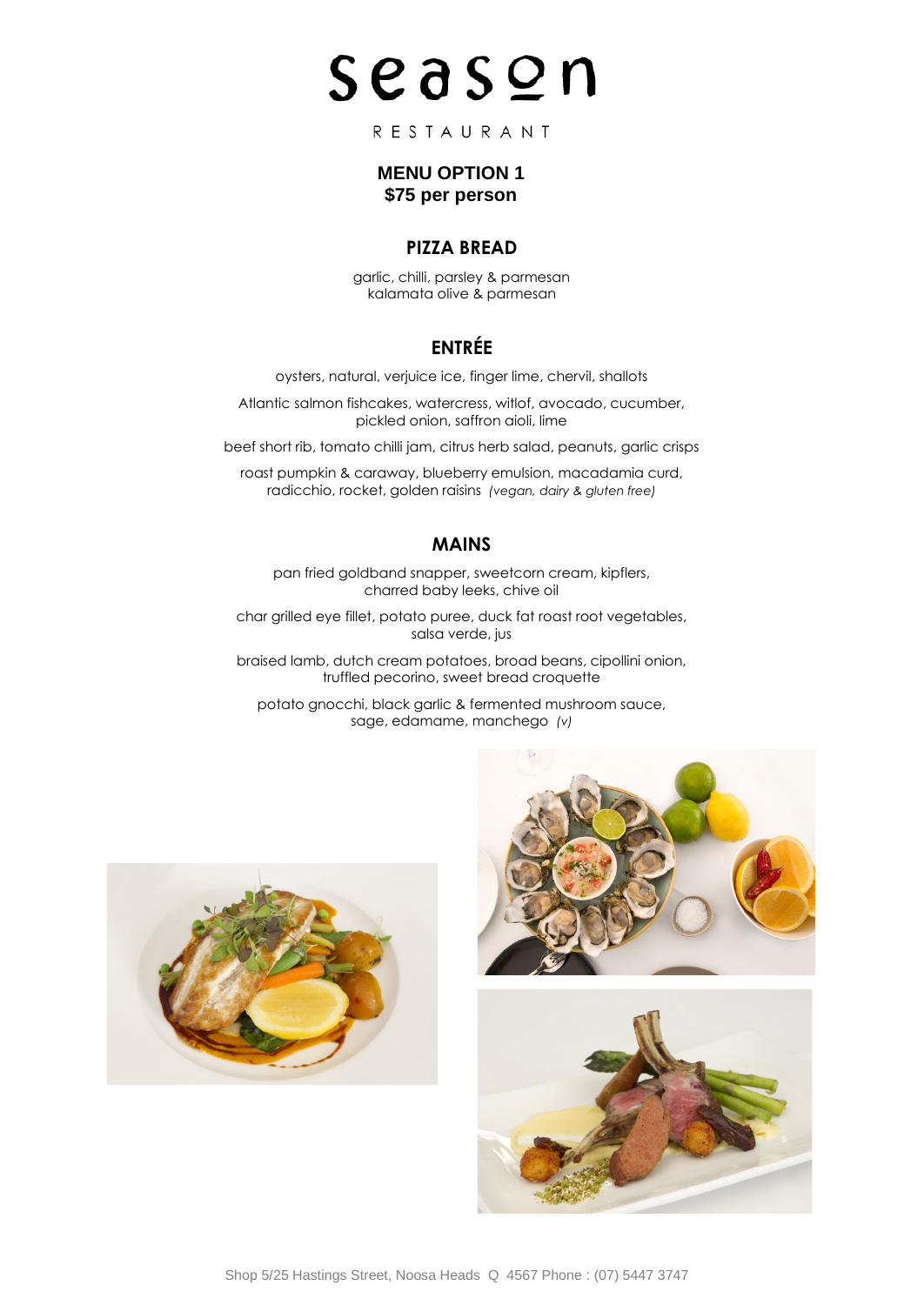RESTAURANT

# **MENU OPTION 2 \$95 per person**

## **PIZZA BREAD**

garlic, chilli, parsley & parmesan kalamata olive & parmesan

# **ENTRÉE**

oysters, natural, verjuice ice, finger lime, chervil, shallots

Atlantic salmon fishcakes, watercress, witlof, avocado, cucumber, pickled onion, saffron aioli, lime

beef short rib, tomato chilli jam, citrus herb salad, peanuts, garlic crisps

roast pumpkin & caraway, blueberry emulsion, macadamia curd, radicchio, rocket, golden raisins *(vegan, dairy & gluten free)*

# **MAINS**

pan fried goldband snapper, sweetcorn cream, kipflers, charred baby leeks, chive oil

char grilled eye fillet, potato puree, duck fat roast root vegetables, salsa verde, jus

braised lamb, dutch cream potatoes, broad beans, cipollini onion, truffled pecorino, sweet bread croquette

potato gnocchi, black garlic & fermented mushroom sauce, sage, edamame, manchego *(v)*

# **DESSERT**

lemon curd, sable, rice paper crisp, yuzu gel, lemon sorbet *(vegan, dairy and gluten free)*

pear frangipane tart, vanilla bean ice-cream

roasted white chocolate bavarois, apple, macadamia, honeycomb

brie, served with quince paste and mixed crackers

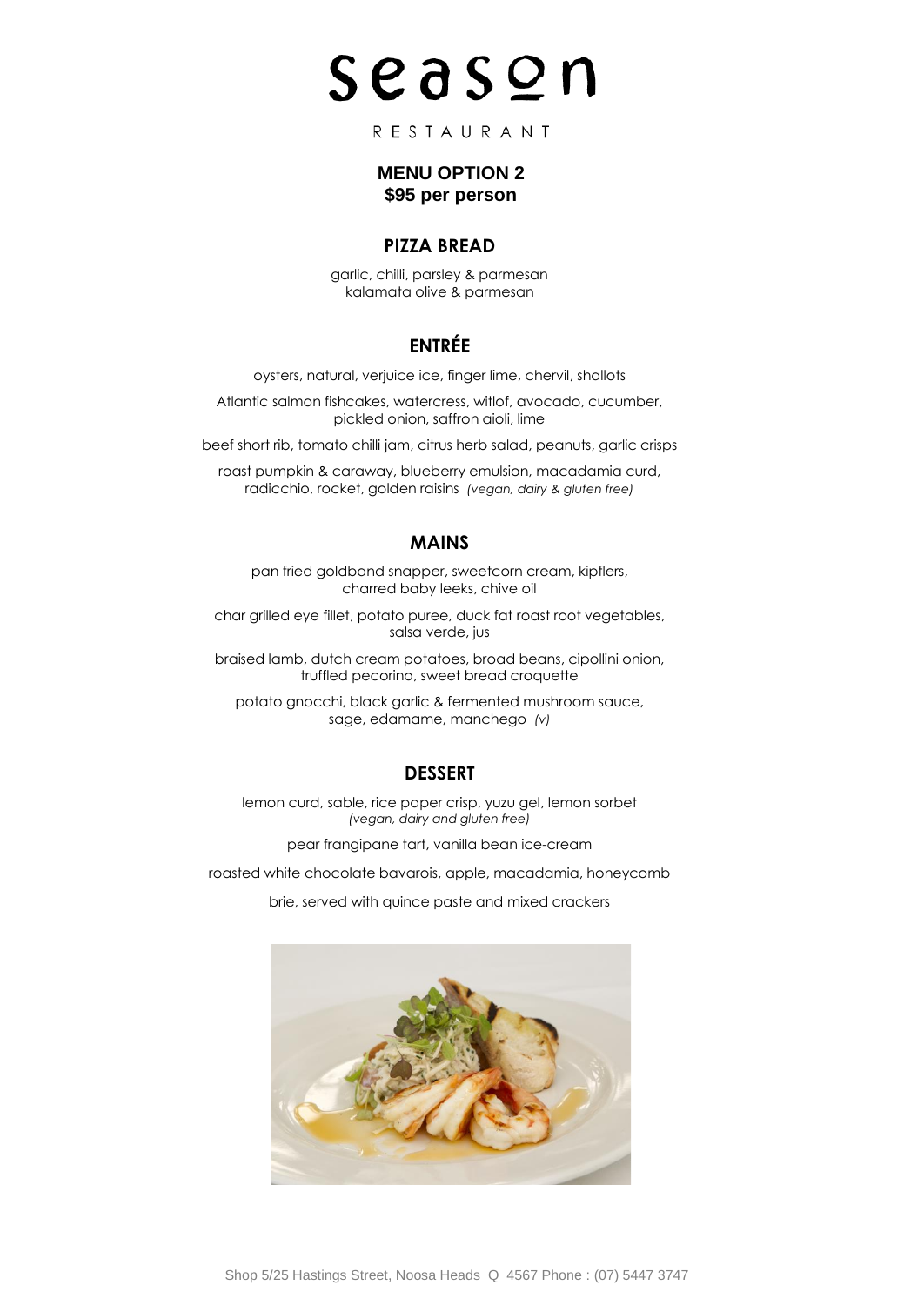RESTAURANT

# **WINE & BEVERAGE PACKAGES**



Season Restaurant offers beverages both on a consumption basis & fixed price per head packages.

Our wine & beverage list is available for download on our website – [www.seasonrestaurant.com.au](http://www.seasonrestaurant.com.au/) under the menus tab. Our current beverage packages are available on request, please email Nathan at [info@seasonrestaurant.com.au](mailto:info@seasonrestaurant.com.au)